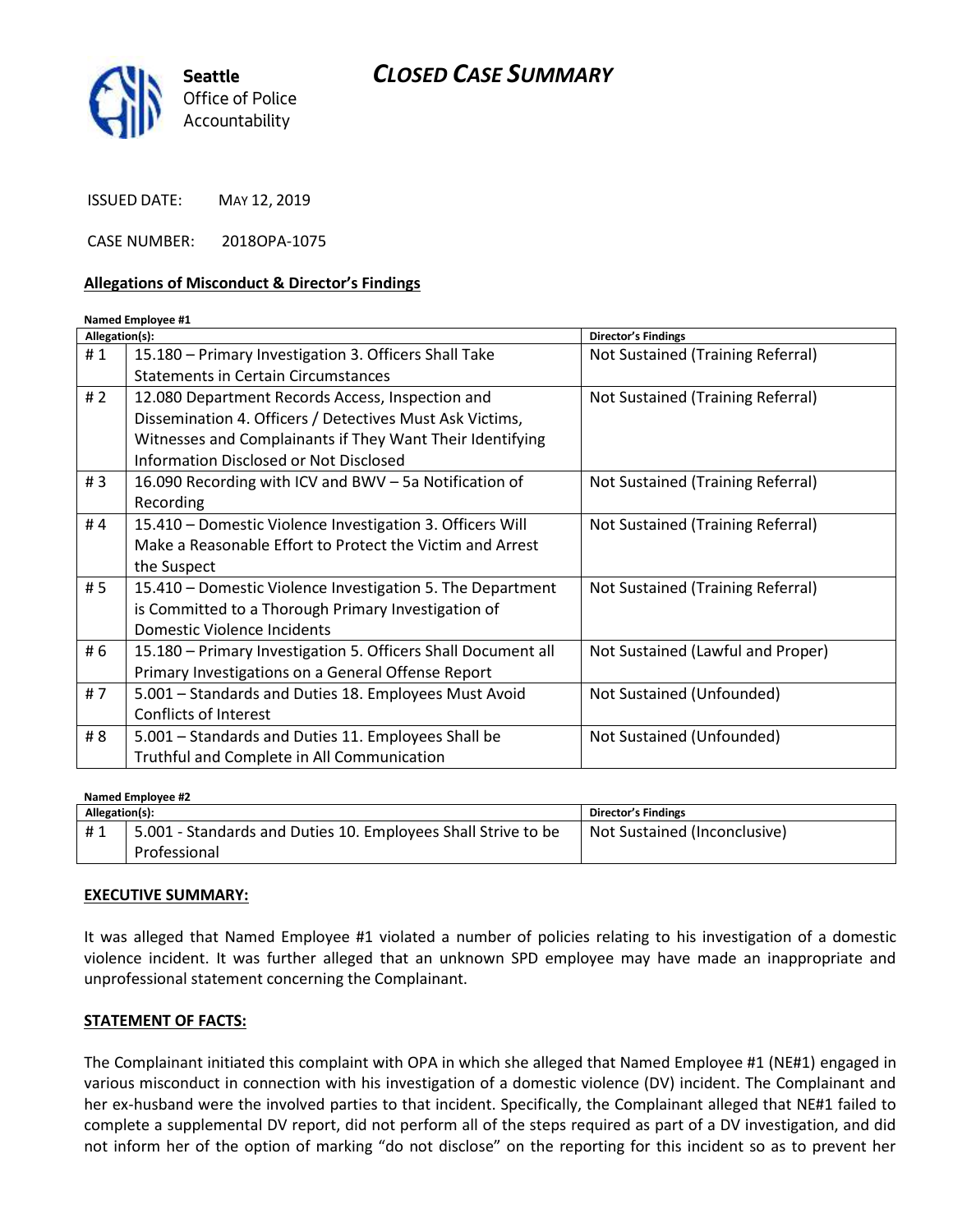# *CLOSE CASE SUMMARY*



*Office of Police Accountability*

OPA CASE NUMBER: 2018OPA-1075

personal information from being publicly available. The Complainant also stated that NE#1's reports concerning this incident were inaccurate. The Complainant further contended that NE#1 recorded a phone conversation between them on his In-Car Video (ICV) and that he did not inform her that he was doing so and get her consent prior to recording. In addition, the Complainant asserted that NE#1 lied to her during a phone conversation. Lastly, the Complainant told OPA that NE#1 appeared at hearings between her and her ex-husband and did so on behalf of the ex-husband and without being subpoenaed. It was alleged that this suggested a possible personal relationship between the ex-husband and NE#1 and constituted a potential conflict of interest. The Complainant identified that, during her review of ICV of this incident, she heard an officer say, apparently referring to her and her ex-husband, "fuck them." She believed that this statement was unprofessional.

As part of its investigation, OPA interviewed the Complainant. OPA further interviewed NE#1 and two other witness officers. OPA also reviewed ICV, various reports concerning to this and other related incidents, emails from the Complainant, court orders and relating records, and an anonymous dossier detailing various information.

## **ANALYSIS AND CONCLUSIONS:**

## **Named Employee #1 - Allegations #1** *15.180 – Primary Investigation 3. Officers Shall Take Statements in Certain Circumstances*

SPD Policy 15.180-POL-3 directs officers as to when they are required to take statements as part of primary investigations. Relevant to this case, the policy states that: "Officers shall take victim statements in all domestic violence investigations." (SPD Policy 15.180-POL-3.)

Here, NE#1 did not take a victim statement from the Complainant. He told OPA that, during this incident, he was investigating the violation of a DV order. He stated that, in doing so, he relied on the provisions of SPD Policy 15.400. He contended that, under that policy, there was no explicit requirement that he obtain a statement from the victim. As such, he believed that his failure to take a statement from the Complainant was not contrary to policy.

While NE#1 is right that SPD Policy 15.400 does not require a victim statement, he overlooks the plain language of SPD Policy 15.410. That policy broadly defines what constitutes a DV investigation and includes within that definition an investigation into the violation of a DV order. As such, NE#1 was, by definition, conducting a DV investigation and was thus bound by SPD Policy 15.180-POL-3 to take a statement from the Complainant. When he failed to do so, he acted contrary to policy.

The above being said, I understand NE#1's confusion with the policies discussed above. I find that NE#1's failure to take a statement from the Complainant was borne out of that confusion, not out of an intent to commit misconduct. As such, I recommend that NE#1 receive the below Training Referral rather than a Sustained finding.

• **Training Referral**: NE#1 should be reminded that the investigation of a DV order violation falls within the definition of a DV assault under SPD Policy 15.410 and, as such, he was required to perform the investigatory requirements of that policy in this case. His chain of command should instruct him that the failure to do so was contrary to policy and should encourage him to more closely comply with this policy in the future. This counseling and any associated retraining should be documented and this documentation should be maintained in an appropriate database.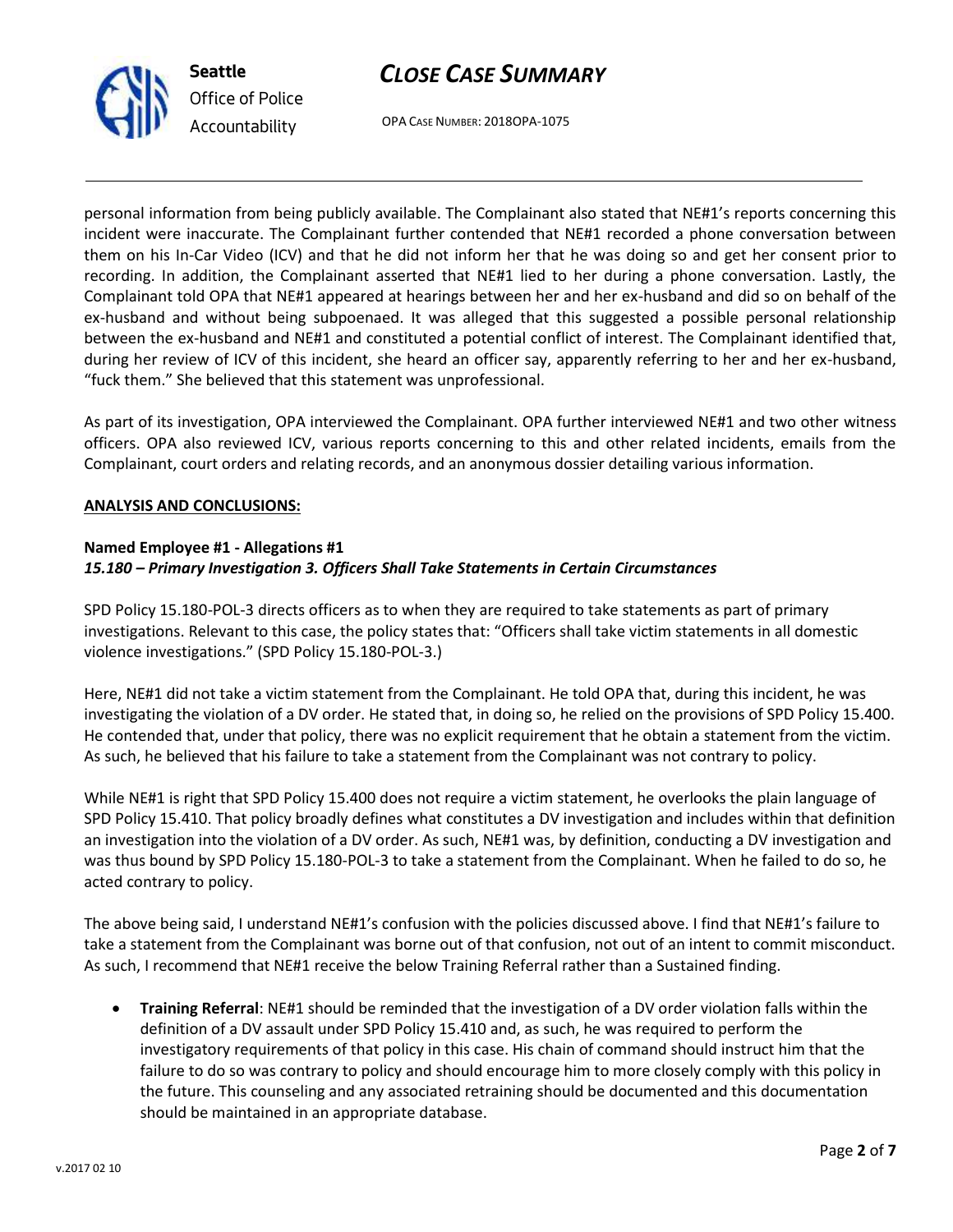

# *CLOSE CASE SUMMARY*

OPA CASE NUMBER: 2018OPA-1075

Recommended Finding: **Not Sustained (Training Referral)**

#### **Named Employee #1 - Allegation #2**

*12.080 Department Records Access, Inspection and Dissemination 4. Officers / Detectives Must Ask Victims, Witnesses and Complainants if They Want Their Identifying Information Disclosed or Not Disclosed*

SPD Policy 12.080-POL-4 requires that officers ask victims if they want their identifying information disclosed or not disclosed. Here, based on OPA's review of ICV, it is clear that NE#1 failed to ask the Complainant whether she wanted her information to be disclosed. Moreover, he did not mark "do not disclose" on the General Offense Report that he generated. At his OPA interview, NE#1 stated that he did not recall whether he asked this question of the Complainant but explained that it was his normal practice. However, as indicated above, he did not do so here.

While the failure to ask this question of the Complainant represented a violation of policy, I find that this is minor misconduct for which training rather than discipline is the more appropriate outcome. As such, I recommend that this allegation be Not Sustained and issue NE#1 the below Training Referral.

• **Training Referral**: NE#1 should be retrained as to the requirements of SPD Policy 12.080-POL-4 and should be reminded of the Department's expectation that he asks victims in all cases whether they want their identifying information to be disclosed. This retraining and associated counseling should be documented and this documentation should be maintained in an appropriate database.

Recommended Finding: **Not Sustained (Training Referral)**

## **Named Employee #1 - Allegation #3** *16.090 Recording with ICV and BWV – 5a Notification of Recording*

SPD Policy 16.090-POL-1(5)(a) requires the following: "Employees will notify persons that they are being recorded as soon as practical, and the notification will be on the recording."

The Complainant alleged that NE#1 failed to provide this notification to her on two occasions. OPA's investigation revealed that the Complainant did, in fact, receive a notification on the first occasion. However, OPA determined that NE#1 failed to notify the Complainant that she was being recorded on the second occasion when she called him and he put their call on speaker, causing it to be captured on ICV.

When NE#1 did not provide the required notification and then recorded the Complainant without her knowing or consenting, he violated SPD policy. That being said, I find that this is minor misconduct for which training rather than discipline is the more appropriate outcome. As such, I recommend that this allegation be Not Sustained and issue NE#1 the below Training Referral.

• **Training Referral**: NE#1 should be retrained as to the requirements of SPD Policy 16.090-POL-1(5)(a) and should be reminded of SPD's expectation that he notify individuals that they are being recorded prior to capturing them on Department video. This retraining and associated counseling should be documented and this documentation should be maintained in an appropriate database.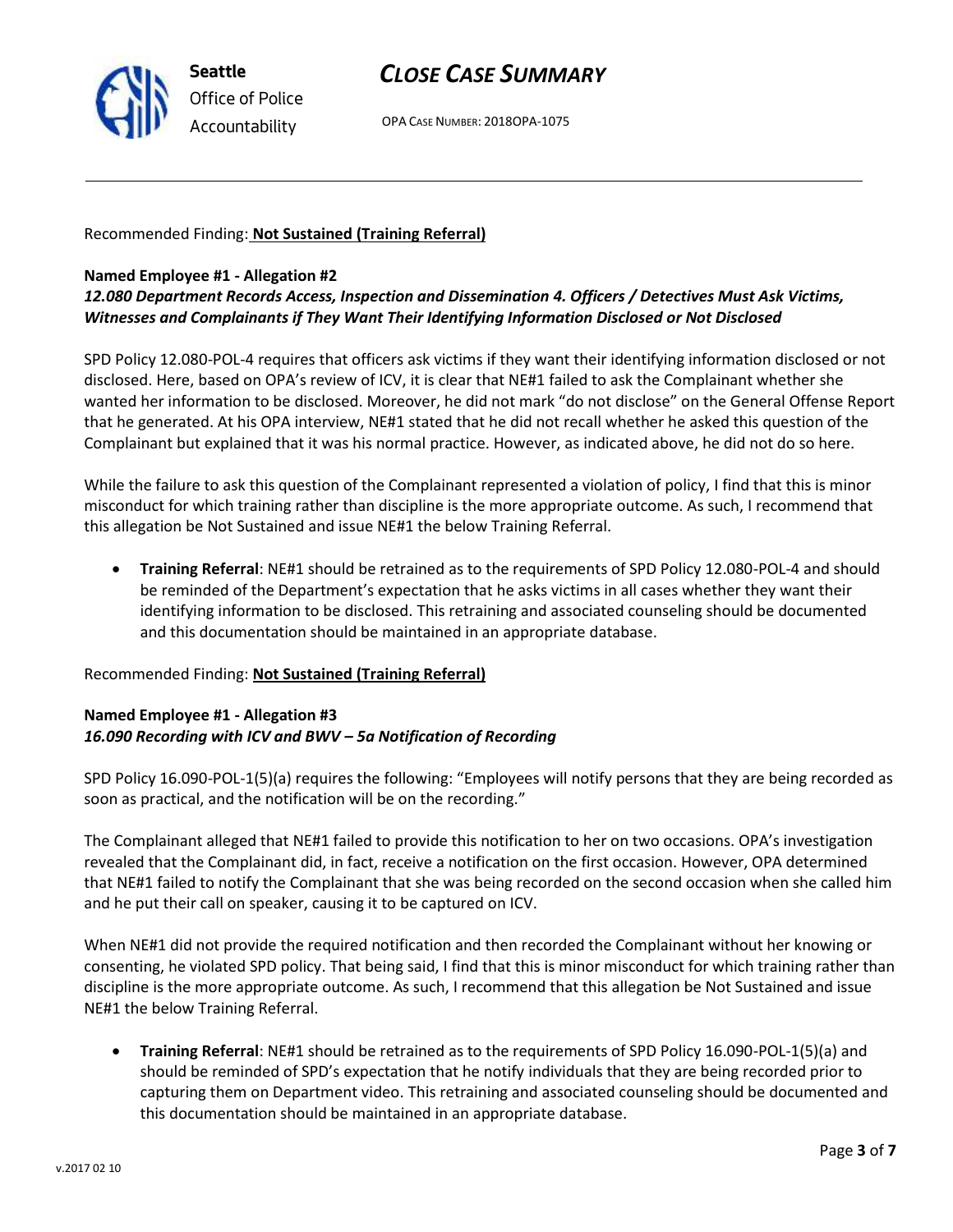

# *CLOSE CASE SUMMARY*

OPA CASE NUMBER: 2018OPA-1075

Recommended Finding: **Not Sustained (Training Referral)**

#### **Named Employee #1 - Allegations #4**

## *15.410 – Domestic Violence Investigation 3. Officers Will Make a Reasonable Effort to Protect the Victim and Arrest he Suspect*

SPD Policy 15.410-POL-3 requires that officers make a reasonable effort to protect the victim and arrest the suspect. The policy provides direction to officers on how to do so and this includes, but is not limited to: notifying the victim that the suspect may be arrested at a later time even if suspect has left the scene prior to officers' arrival; documenting the incident appropriately; advising the victim of resources to prevent further abuse, such as shelters and/or other services; providing the victim with the SPD DV Resource Guide; explaining to the victim how to seek an order of protection; asking the victim whether there are firearms or other deadly weapons accessible to the suspect; and, where applicable, facilitating transportation for the victim to a hospital for treatment or to a place of safety or shelter. (SPD Policy 15.410-POL-3.) The policy also instructs that the responding officers will conduct a thorough and complete primary investigation, as well as that they will fully and accurately document the incident. (*Id*.)

As a general matter, I find that NE#1 and other officers thoroughly evaluated this incident while on the scene, including conducting an interview of the Complainant and reviewing relevant materials that she provided to them. Moreover, based on OPA's review of the video, NE#1 and other officers stood by for an extended amount of time to keep the peace at the Complainant's residence and, in doing so, ensured that the Complainant remained safe.

However, NE#1 did not complete a number of the tasks itemized in this policy, including not providing the Complainant with a DV Resource Guide, not informing her of shelters and other safe spaces, and not asking about whether there were firearms available to her ex-husband.

When explaining why he did not perform these tasks, NE#1 again cited to the fact that he believed that his conduct was governed by SPD Policy 15.400 not SPD Policy 15.410. As discussed in the context of Allegation #1, NE#1's interpretation of these policies is too narrow. Even though he was investigating the possible violation of a DV order, NE#1 was, by policy, functionally engaged in a DV assault investigation and was required to satisfy the requirements of that investigation set forth under SPD Policy 15.410. When he did not do so, he acted contrary to policy. However, for the same reasons as articulated in the context of Allegation #1, I recommend that this allegation be Not Sustained. I further refer to the above Training Referral. (*See* Named Employee #1, Allegation #1.)

## Recommended Finding: **Not Sustained (Training Referral)**

#### **Named Employee #1 - Allegation #5**

## *15.180 – Primary Investigation 5. Officers Shall Document all Primary Investigations on a General Offense Report*

SPD Policy 15.410-POL-5 states that the Department is committed to a thorough primary investigation of DV incidents. The policy provides guidance as to what constitutes a thorough primary investigation and, in doing so, references SPD Policy 15.180 and other sections of SPD Policy 15.410. Most notably, this policy requires that the investigating officer complete a DV supplement and to use the Sworn Affirmation when taking a statement from the victim. (SPD Policy 15.410-POL-5.)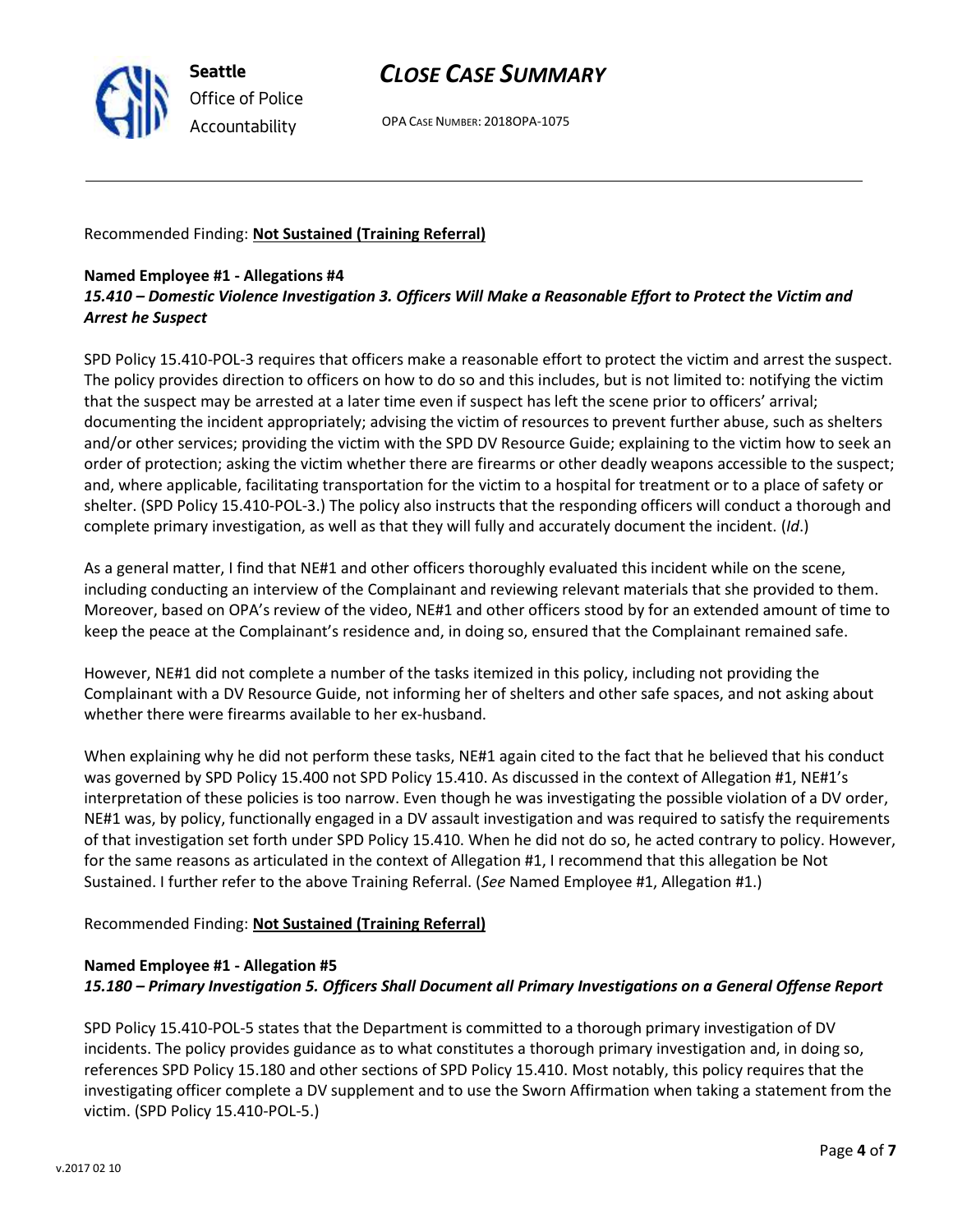v.2017 02 10

# *CLOSE CASE SUMMARY*

OPA CASE NUMBER: 2018OPA-1075

As with both Allegation #1 and Allegation #5, NE#1 stated that he was not required to comply with the terms of this policy because he was investigating a DV order violation and was bound, instead, by SPD Policy 15.400. As discussed throughout this DCM, NE#1 is incorrect and he was required to comply with SPD Policy 15.410 as well. However, and for the same reasons as stated herein, I recommend that this allegation be Not Sustained, and I refer to the above Training Referral. (*See* Named Employee #1, Allegation #1.)

Recommended Finding: **Not Sustained (Training Referral)**

**Seattle**

*Office of Police Accountability*

## **Named Employee #1 - Allegation #6** *15.180 – Primary Investigation 5. Officers Shall Document all Primary Investigations on a General Offense Report*

As discussed above, the Complainant alleged that the reporting generated by NE#1 was inaccurate.

SPD Policy 15.180-POL-5 states that officers are required to document all primary investigations on a General Offense Report. The policy further requires that all reports be "complete, thorough and accurate." (SPD Policy 15.180-POL-5.)

Based on OPA's review of the evidence in the record, including the ICV, there is no indication that any of the reports that were written concerning the Complainant were inaccurate. Indeed, the reports appear to have properly documented this incident and are largely consistent with the ICV.

As such, I recommend that this allegation be Not Sustained – Lawful and Proper as against NE#1.

Recommended Finding: **Not Sustained (Lawful and Proper)**

## **Named Employee #1 - Allegations #7** *5.001 – Standards and Duties 18. Employees Must Avoid Conflicts of Interest*

The Complainant contended that NE#1 had a personal relationship with her ex-husband and was colluding with him. She stated that NE#1 appeared at court hearings between herself and her ex-husband without being subpoenaed and in order to act as a witness against her. The Complainant asserted that, given NE#1's purported relationship with her ex-husband, he may have been engaging in a conflict of interest by appearing in court in his professional capacity on behalf of her ex-husband.

SPD Policy 5.001-POL-18 requires that Department employees avoid conflicts of interest. In this regard, the policy specifically provides the following: "Employees will not engage in enforcement, investigative, or administrative functions that create or give the appearance of conflicts of interest"; and "Employees will not investigate events where they are involved. This also applies where any person with whom the employee has a personal relationship is involved in the event." (SPD Policy 5.001-POL-18.)

At his OPA interview, NE#1 denied that he had any personal relationship with the ex-husband. A review of NE#1's social media did not reveal any connections between himself and the ex-husband. In addition, both of the witness officers said that they did not know NE#1 to have any relationship with the ex-husband. NE#1 acknowledged that he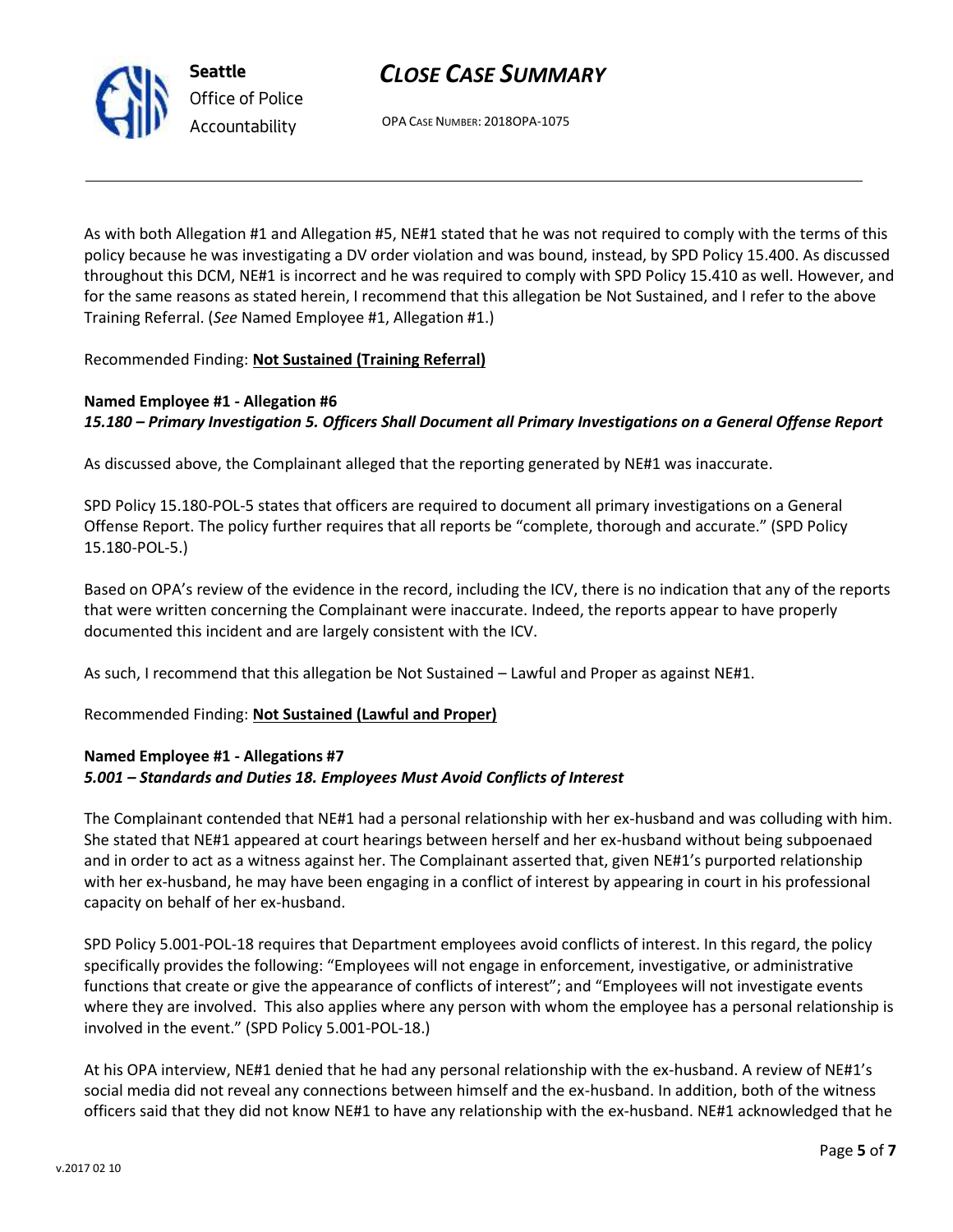

**Seattle** *Office of Police Accountability*

# *CLOSE CASE SUMMARY*

OPA CASE NUMBER: 2018OPA-1075

was in court twice for proceedings involving the Complainant and her ex-husband; however, he stated that he was subpoenaed to appear both times.

Based on the above, there is no evidence supporting a finding that NE#1 had a personal relationship with the exhusband or, for that matter, that he engaged in a conflict of interest. As such, I recommend that this allegation be Not Sustained – Unfounded.

Recommended Finding: **Not Sustained (Unfounded)**

## **Named Employee #1 - Allegation #8** *5.001 – Standards and Duties 11. Employees Shall be Truthful and Complete in All Communication*

The Complainant asserted that NE#1 lied to her during a phone conversation when he told her that he had not been in contact with her ex-husband. SPD Policy 5.001-POL-11 requires Department employees to be truthful and complete in all communications. If NE#1 did, in fact, purposefully lie to the Complainant, he may have acted contrary to this policy.

During the conversation in question, the Complainant asked NE#1 whether he had contact with her ex-husband. NE#1 responded: "That night? No. I didn't even see your daughter get dropped off…" This statement appears to have been accurate. First, there is no evidence supporting a finding that NE#1 did, in fact, see the ex-husband that evening. Second, one of the witness officers confirmed that NE#1 did not.

It may be the case that NE#1 intentionally did not answer the exact question posed by the Complainant. However, he was not required by law or policy to do so. With regard to his specific statement to her, the evidence does not support a finding that it was dishonest. As such, I recommend that this allegation be Not Sustained – Unfounded.

## Recommended Finding: **Not Sustained (Unfounded)**

## **Named Employee #2 - Allegation #1** *5.001 - Standards and Duties 10. Employees Shall Strive to be Professional*

The Complainant alleged that she reviewed ICV relating to this incident and that she heard an officer state: "fuck them." The Complainant believed that this statement was directed, at least in part, towards her.

From OPA's review the ICV, OPA was able to determine that this statement was, in fact, made. When asked about the statement, NE#1 stated that it was hard to hear on ICV. He contended that the statement was made as the officers were approaching the house, not after their interaction with the Complainant. He said that he could not tell what the context of the statement was. He further contended that he could not tell who said it and that he did not recall making that statement. From a review of the interview transcripts, the assigned OPA investigator did not ask either of the witness officers whether they made the statement in question.

SPD Policy 5.001-POL-10 requires that SPD employees "strive to be professional at all times." The policy further instructs that "employees may not engage in behavior that undermines public trust in the Department, the officer, or other officers." (SPD Policy 5.001-POL-10.) The policy further states the following: "Any time employees represent